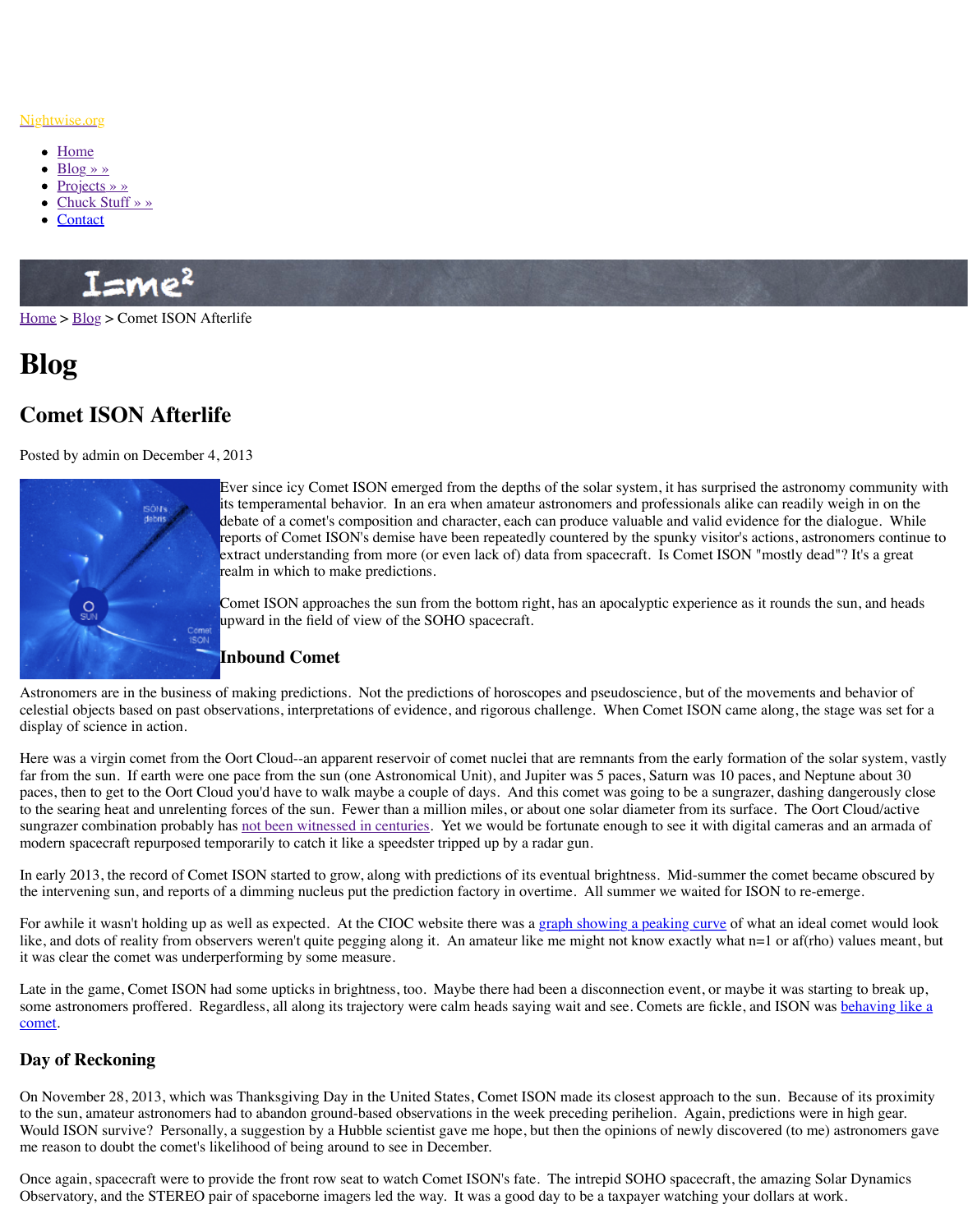juvenile delinquent that you still love. Yes, I was emotionally attached and had personified a frozen chunck of crud from the early solar system.

### **[Death Knell](https://planetary.s3.amazonaws.com/assets/images/9-small-bodies/2013/ison_aligned-on-comet_20131128_012901_tbh1A.gif)**

Obviously some iteration of Comet ISON was swinging around on the approximate trajector a hundred times before. It seemed spread out and diffuse (keep in mind Emily's insight on p expert, but the spacecraft images sure seemed to suggest this wasn't going to be a stunning a bright[ness, and moving away fr](http://cometfestival.com/)om the sun's most intensive realm. If it could only hold on for

At some point my naive optimism had to concede things weren't looking good for Comet IS for I had seen Comet Holmes brighten surprisingly when I heard reports of its bizarre behavior. Memoriam to Comet ISON on the NASA Comet ISON Observing Campaign (CIOC) blog, and when some more of the MASA Comet ISON Observing Campaign (CIOC) blog, and when some method. who I had come to respect in the previous year started to echo his sentiments, I knew hopes of

#### **Ghost of a Comet**

One of my favorite components of the Comet Festival was a scheduled series of Google Hang astronomers who were giving their time to support our local program in particular and the general. Hangout, which I had dubbed *Eulogy for a Comet*, on the NASA CIOC Facebook page a new

It seems the STEREO HI1-A was showing a comet-looking feature moving outward from the sun. cameras processed to look bright. The point, though, was a recurring surprise--had Comet I! Comet ISON as deceased?

Thankfully, Karl Battams had stated upfront that this was not the last word on Comet ISON, and on the CIOC Facebook page discerning the difference between dead comets and extinct everyone agreed that ISON had been cataclysmical[ly altered and that we were like](https://www.facebook.com/pages/2013-Comet-Festival/281597451975282)ly seeing a such great expectations. I'm just going to call it the ghost of Comet ISON for now. In the Ha

In raising the issue, though, contributor to the CIOC dialogue Dan Fischer invoked his colleagues to do once a prediction. He writes, "Quantitative calculations and predictions of what the situation will b 'ISON' should never be used in the same sentence.)"

I don't care what you may say of Comet ISON's visual spectacle, it has been one heck of a comet.

When I told my daughter of the latest discussion on Comet ISON's exist[ence, we took a](http://www.planetary.org/blogs/emily-lakdawalla/2013/12021624-multiple-views-of-comet-ison.html) 2013 culture that add their own spin to Comet ISON's fate:

- Might Comet ISON "be okay?" (Scene from Groundhog Day.)
- [Is Comet ISON "mostly dead?" \(Scene from The Princess Bride.\)](http://www.isoncampaign.org/karl/in-memoriam)